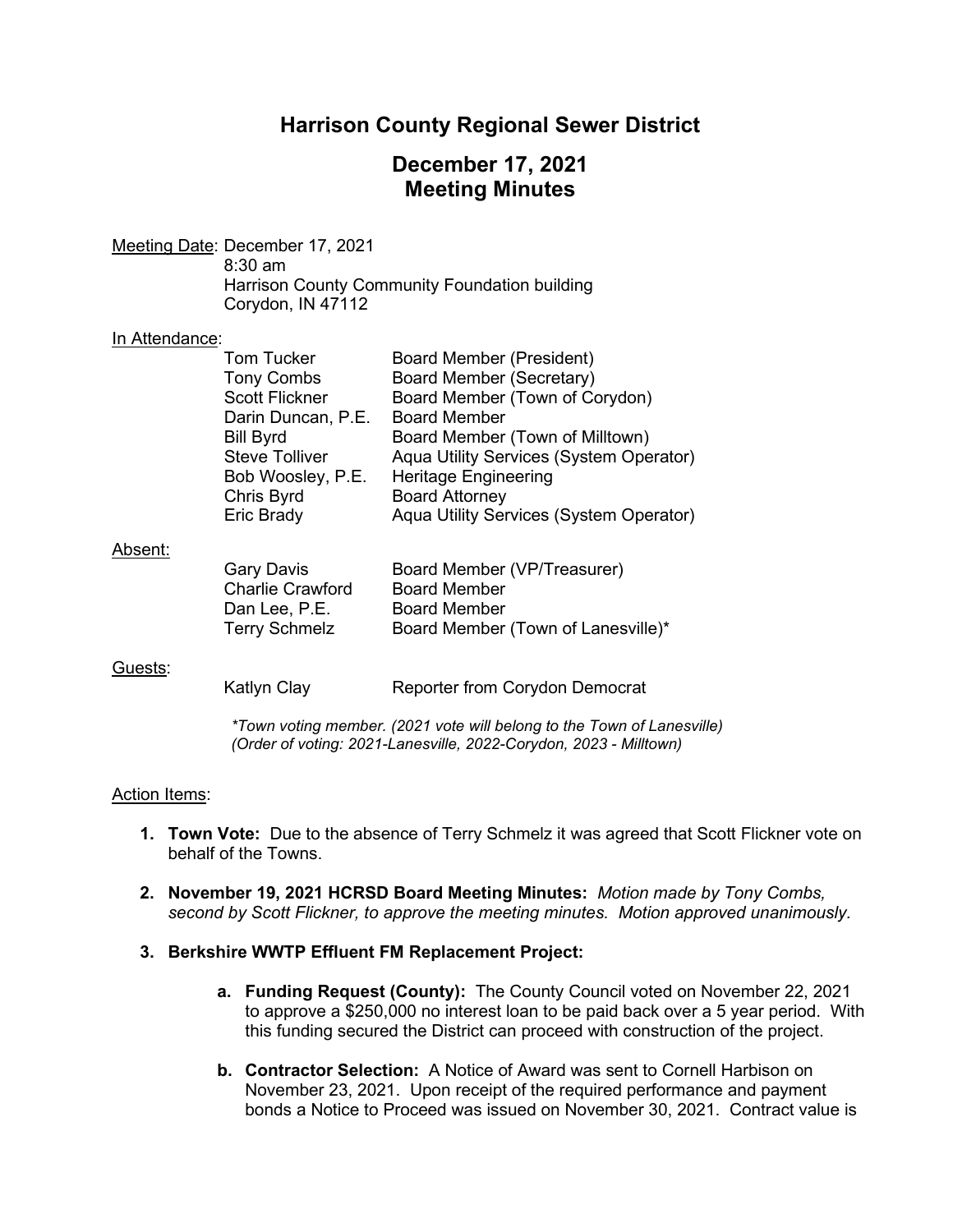HCRSD Mtg Minutes December 17, 2021 Page 2 of 4

> \$238,410.00. Per the contract the contractor has 180 days from Notice to Proceed to complete the project (March 29, 2022).

### **c. Construction Update:**

- **1)** Shop Drawings: The Contractor has begun submitting shop drawings for review.
- **2)** It is anticipated construction will begin near the end of January.

## **4. Berkshire WWTP:**

## **a. Operations Report (November):**

**1) Report:** Eric Brady presented the November operations report. The plant met all permit requirements during the month of November. *A motion was made by Darin Duncan, second by Tony Combs, to accept the November operations report. Motion approved unanimously.*

## **5. Berkshire WWTP Replacement Project:**

### **a. Indiana Finance Authority (IFA) Approval for SRF Loan Funding:**

- **1) WWTP Effluent FM Project:** With the approval of the \$250,000 no interest loan from the County the District no longer needs to borrow funds via the IFA for this portion of the proposed improvements. IFA has been notified that funding is no longer needed for this portion of the project.
- **2) WWTP Expansion Project:** This portion of the project will still utilize SRF loan funds to complete the project. Design is underway. The District will ask the IFA if the cost of the recently completed State Board of Accounts (SBOA) audit (\$10,649) can be included in the loan proceeds.
- **b. Rate Analysis:** Bob Woosley will request Bakertilly to update the required rate analysis with updated information on funding to determine what impact these projects will have on the rates.
- **6. Berkshire Pointe Mobile Home Park (Rate Challenge):** The owners of the mobile park (Indiana MHC, LLC) have disputed the surcharge fees charged to them due to the infiltration from their private collection system. Chris Byrd stated they have requested follow up information be submitted via a letter he received on December 10, 2021 from their attorney (Mr. Cliff Whitehead). The Board provided approval for Chris to provide whatever information he felt was necessary to respond to their request. The Board agreed no interest would be charged on the surcharge invoices sent to them until this item has been resolved or until such time advised to do so by the Board's attorney. No further action was taken on this item.

## **7. Lanesville Interchange:**

- **a. Project Pioneer (aka Amazon) – Capacity Fee:** Bob Woosley reported the Developer of the Amazon facility has paid their fees in full. It is anticipated construction of the sanitary sewer will begin in the coming weeks.
- **b. Reservation of Capacity:** The District was asked by a property owner if they could pre-pay capacity fees to reserve their capacity even if they have not yet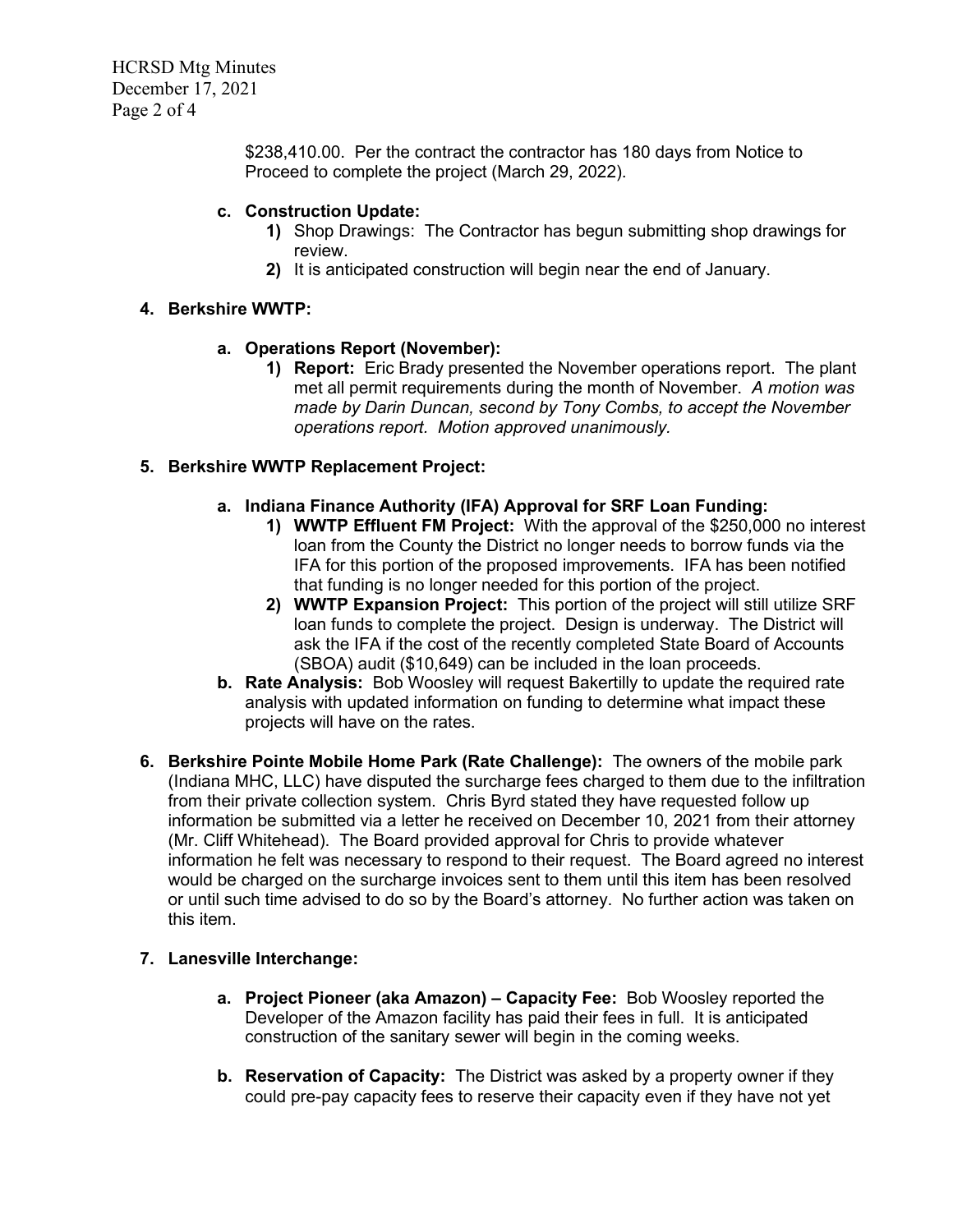HCRSD Mtg Minutes December 17, 2021 Page 3 of 4

> submitted any type of development plan. The Board agreed this is not a policy they wish to adopt and will not allow for the reservation of capacity in this manner.

**c. WWTP Capacity:** The Board discussed the need to further discussions with the Town to begin the process of expansion of the Town's WWTP. The existing WWTP has a 70,000 gpd capacity. The Board is concerned that if the process to begin expansion does not start now that capacity may not be able to accommodate growth at the interchange. With the addition of the Amazon facility there will be less than 20,000 gpd of capacity available to utilize at the WWTP (based on current ADF of 35,000 gpd and an estimated flow of 16,000 gpd for the Amazon facility). The Board requested that Tom Tucker and Bob Woosley schedule a follow up meeting with the Town to further the discussions of expansion of the facility. The District currently has approximately \$127,500 in capacity fees set aside that can be utilized towards the cost of expansion of the facility if needed.

### **8. Treasurers Report:**

- **a. Treasurers Report:** Tom Tucker presented the Treasurer's Report. Tom recreated Gary Davis' last available report to arrive at the current report. *Motion was made by Tony Combs, second by Scott Flickner, to approve the Treasurers Report. Motion approved unanimously.*
- **b.** *Motion made by Tony Combs, second by Darin Duncan, to pay the following claims. Motion approved unanimously.*

#### *District Checking Account:*

| i. Harrison REMC-WWTP electric service                       | \$1,627.34  |
|--------------------------------------------------------------|-------------|
| ii. Duke Energy - lift station electric service              | \$33.87     |
| iii. Town of Corydon - November sewer bills                  | \$7,515.73  |
| iv. Lanesville Utilities - November sewer bills              | \$532.03    |
| v. Aqua Utility Services - WWTP Op., LS Maint., Misc. Maint. | \$4,355.71  |
| vi. Heritage Eng. - Retainer/web site/NS Support/PER         | \$4,323.50  |
| vii. State Board of Account - Audit                          | \$10,649.00 |
|                                                              |             |

**9. Board Appointments and Terms (County Council appointments):** Bob Woosley reported IDEM has responded to the question regarding reducing the Council appointment Board terms from 4 year appointments to 1 year appointments. Per IDEM (via email received on November 30, 2021 from Angela Bottom) this can be done at any time by the Board. No approvals are needed by IDEM. The only requirement is that a notice of the changes made must be submitted to IDEM for their records. Due to the lack of having a full Board present to fully discuss this item no action was taken by the Board. It was noted during discussion of this item that the Board was originally established with four (4) year terms in an effort to keep the Board an arm's length away from being influenced by the political bodies of the County. The thought at the time was allowing for four year terms kept institutional knowledge in tact for the Board and resulted in better informed and engaged Board members. This item can be brought back before the Board for discussion at any time and if desired this change can be made at any point in time.